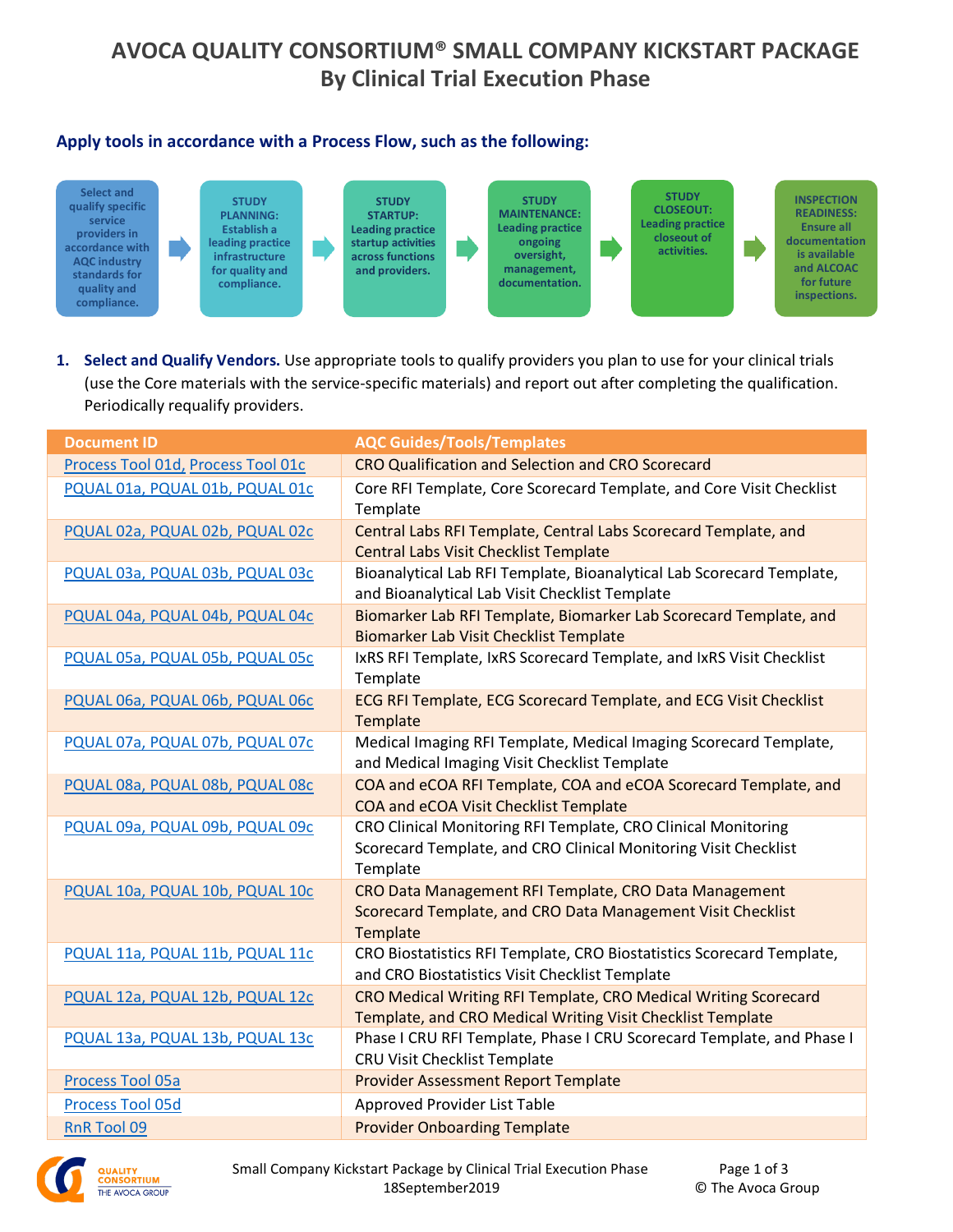# **AVOCA QUALITY CONSORTIUM® SMALL COMPANY KICKSTART PACKAGE By Clinical Trial Execution Phase**

**2. Study Planning.** Plan for the smooth conduct of your clinical trials: define metrics, establish communication framework, management of issues, clarify expectations and roles and responsibilities, manage quality and risk.

| <b>Document ID</b>                  | <b>AQC Guides/Tools/Templates</b>                                |
|-------------------------------------|------------------------------------------------------------------|
| <b>Tech Tool 01b</b>                | <b>Kick Off Meeting Agenda</b>                                   |
| Comm Tool 11, Comm Tool 12, Comm    | Meeting Minutes Template, Action Item Template, and Meeting      |
| Tool 13                             | Agenda Template                                                  |
| Process Tool 02a                    | <b>Template Transfer of Obligations</b>                          |
| Process Tool 01b                    | Template Task Ownership Matrix                                   |
| Comm Tool 20                        | <b>Setting Expectations Worksheet</b>                            |
| QAGR01                              | <b>AQC Quality Agreement Template</b>                            |
| Met Tool 21                         | <b>Catalog of Quality Metrics</b>                                |
| Met Tool 23                         | <b>Functional and Technical Provider Services Metrics</b>        |
| Met Tool 11                         | <b>KPI Development Worksheet</b>                                 |
| Comm Tool 01                        | <b>Communication Matrix</b>                                      |
| Comm Tool 02                        | <b>Communication Management Plan</b>                             |
| Comm Tool 03                        | <b>Issue Escalation Process</b>                                  |
| Comm Tool 05                        | Risk Issue Triggers RACI Matrix Template                         |
| Comm Tool 07                        | Risk or Issue Communication Template                             |
| Comm Tool 14                        | <b>Issue Log Template</b>                                        |
| Process Tool 05e                    | jQMP Template                                                    |
| Process Tool 07a, Process Tool 07b, | Quality Audit Plan Template, Quality Audit Agenda and Checklist, |
| Process Tool 07c                    | <b>Quality Audit Schedule Template</b>                           |
| <b>PROQ 01</b>                      | <b>Protocol Quality Review Checklist</b>                         |
| Risk Tool 03a, Risk Tool 03e        | Risk Matrix with Instructions* and Sample Risk Matrix*           |
| <b>Risk Tool 07</b>                 | Risk Management Plan Template                                    |
| <b>Tech Tool 01c</b>                | <b>Provider Oversight Plan Template</b>                          |
| Process Tool 05c                    | Project Provider Tracking Table                                  |
| <b>Tech Tool 02a</b>                | <b>Project Management Status Report</b>                          |

\*Introductory level risk tools. For intermediate level tools, use Risk Tools 06a [\(Risk Prevention and Detection Controls\)](https://qualityconsortium.theavocagroup.com/portal/Pages/qual/risk/risk-management/Risk%20Prevention%20and%20Detection%20Controls.aspx) and/or 06b [\(Risk Plan with Bubble Plot\)](https://qualityconsortium.theavocagroup.com/portal/Pages/qual/risk/risk-management-plans/Risk%20Plan%20with%20Bubble%20Plot.aspx). For advanced level tools, use Risk Tool 03d [\(Risk Ranking and Filtering\)](https://qualityconsortium.theavocagroup.com/portal/Pages/qual/risk/risk-assessment/Risk%20Ranking%20and%20Filtering.aspx) and 03f [\(Risk Ranking Template\)](https://qualityconsortium.theavocagroup.com/portal/Pages/qual/risk/risk-assessment/Risk%20Ranking%20Template.aspx).

**3. Study Start Up.** These guides enable users to provide effective oversight based on what CRO and other technical services are being outsourced. Select only those that are for services outsourced.

| <b>Document ID</b>  | <b>AQC Guides/Tools/Templates</b>                                                                               |
|---------------------|-----------------------------------------------------------------------------------------------------------------|
| Tech Tool 01        | <b>Core Oversight Practices</b>                                                                                 |
| Tech Tool 03        | Study Start Up Oversight                                                                                        |
| <b>Tech Tool 04</b> | <b>Monitoring Oversight</b>                                                                                     |
| <b>Tech Tool 05</b> | <b>Enrollment Oversight</b>                                                                                     |
| <b>Tech Tool 06</b> | Data Management Oversight                                                                                       |
| Tech Tool 07        | <b>Biostatistics Oversight</b>                                                                                  |
| <b>Tech Tool 08</b> | <b>Medical Writing Oversight</b>                                                                                |
| <b>Tech Tool 09</b> | <b>Regulatory Oversight</b>                                                                                     |
| <b>Tech Tool 10</b> | <b>CTMS Oversight</b>                                                                                           |
| <b>Tech Tool 11</b> | Third Party Organization Start Up and Oversight                                                                 |
|                     | Carrell Concerte and Richards in the classic form Clinical Taight Theorem Alexander Clinical Co<br>n <i>.</i> . |